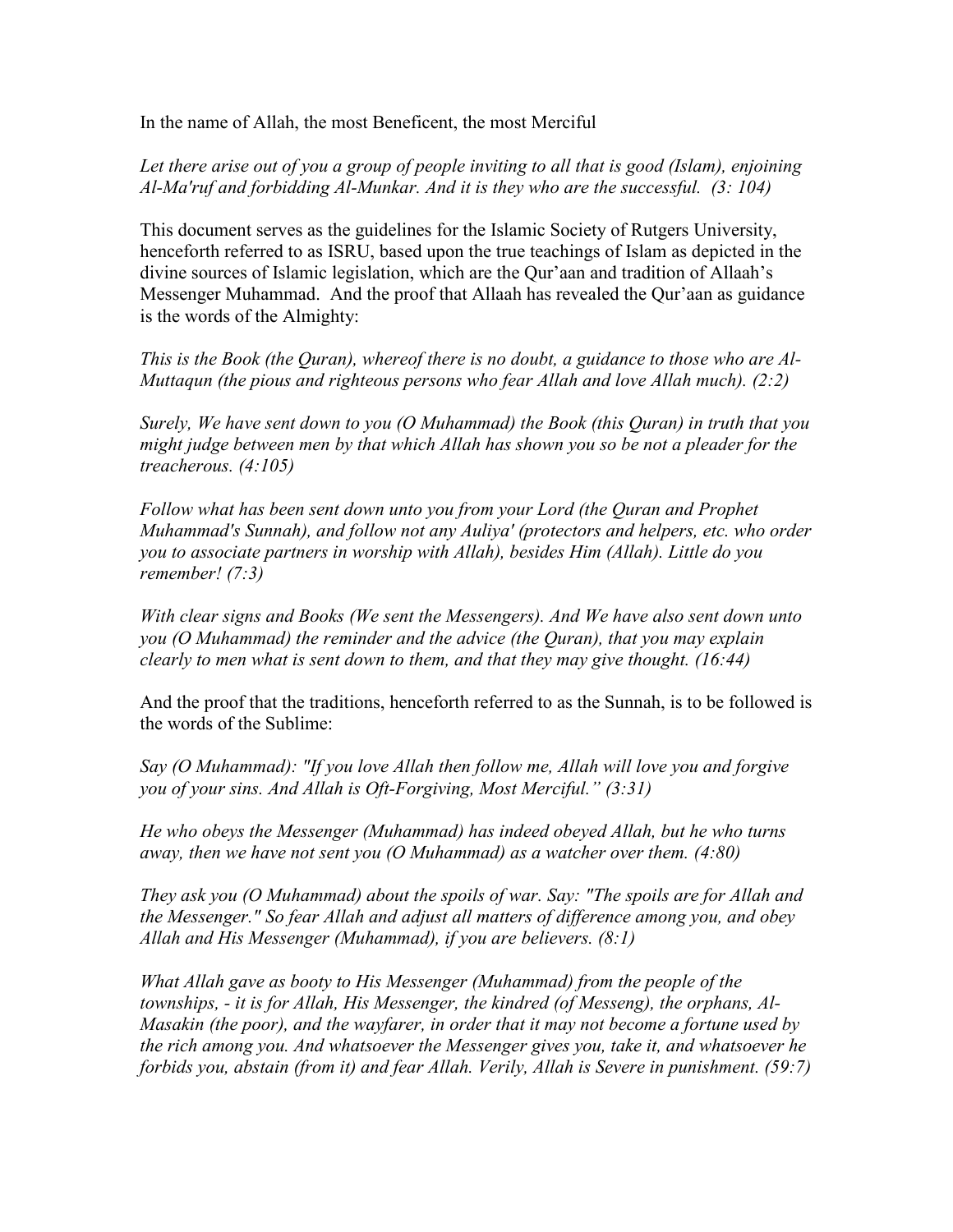Know that Allaah and his servant and messenger Muhammad are to be followed:

O you who believe! Obey Allah and His Messenger, and turn not away from him (i.e. Messenger Muhammad) while you are hearing. (8:20)

The statement of the Prophet: "I leave behind me two things. You will never go astray if you hold fast to them: The Qur'an and my Sunnah." (Bukhari)

Thus it is established that the Qur'aan and Sunnah are to be followed.

And the best to explain Islamic legislation are the companions, and the righteous people who followed the Messenger of Allaah. And the proof is in the statement of the Messenger:

You must then follow my sunnah and that of the rightly-guided caliphs. Hold to it and stick fast to it. (Abu Dawood)

# Purpose of ISRU

- I. Aid in the worship of Allaah
- II. Promote the true teachings of the message of Islam
- III. Provide all members of the Rutgers Community exposure to the Islamic faith
- IV. Provide a means of achieving righteous deeds
- V. Strengthen the presence of the Islamic faith at Rutgers
- VI. Provide Islamic services to the facilitate a comfortable, safe, and peaceful campus environment

### Requirements for Membership

"Membership shall be open to all Rutgers University students and must comply with federal laws prohibiting discrimination on the basis of race, creed, color, religion, national origin, ancestry, age, sex, disability, marital status, familial status, affectional or sexual orientation, or veteran status."

"This organization shall abide by all applicable laws of the state of New Jersey and the United States."

"This organization shall abide by all applicable rules and regulations of the University and under the privileges as granted by the Office of Student Activities, Deans, and Dean of Students where charted. This organization shall also abide by the rules and regulations of the Board of Governors, the University, and the colleges as provided by the Board of Governors and the Deans of the College."

### Voter Eligibility

Know that in order to vote, an individual must be an undergraduate student of Rutgers University, during the time of the election.

Know that members must have paid dues 4 weeks prior to the election.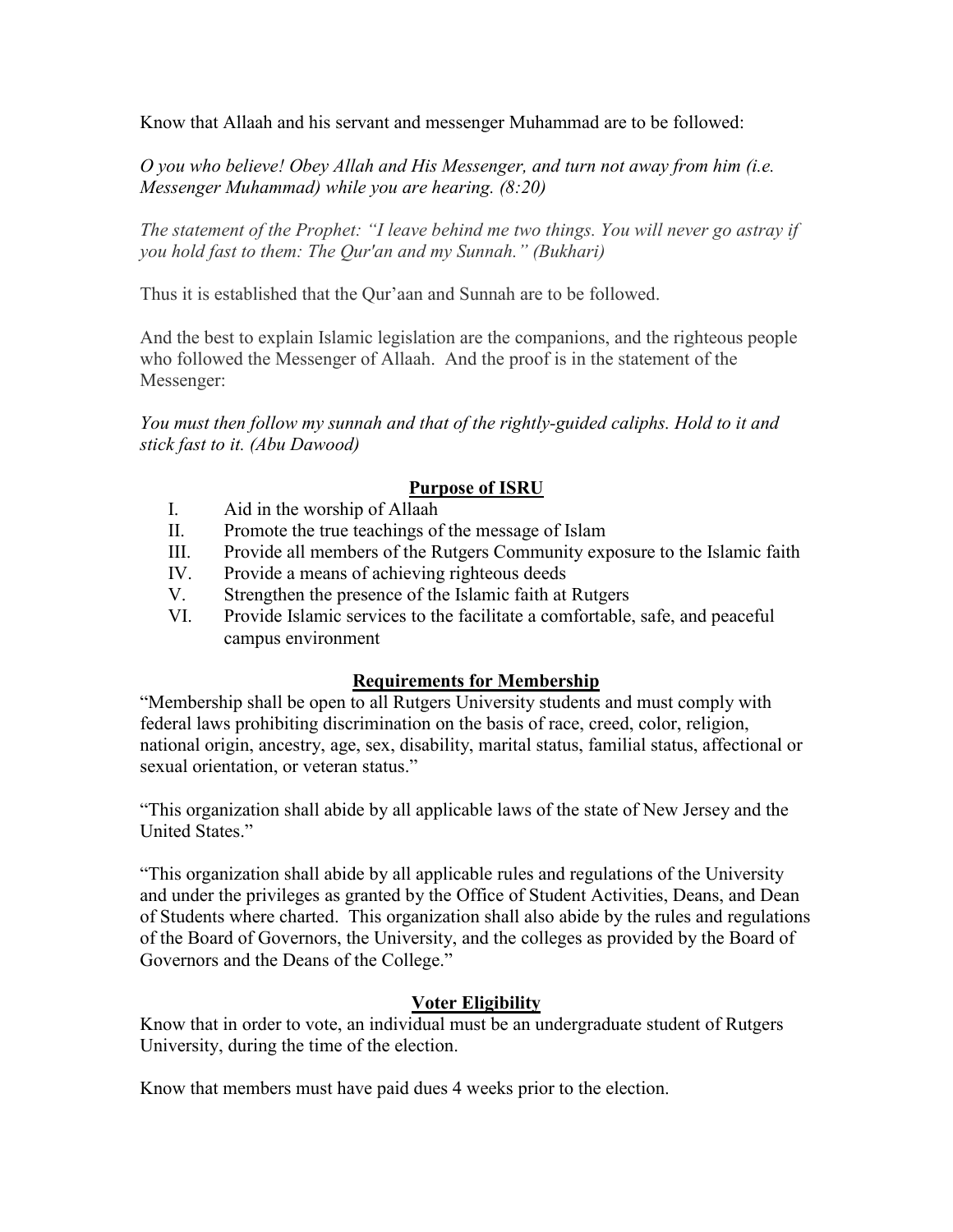Know that the members, who are eligible to vote, must present their valid Rutgers ID on the day of the election.

#### Membership Dues

Membership dues consist of \$1. Members who pay this amount 4 weeks before elections are eligible for voting. At the time of payment, a record of this transaction will be noted.

## Method of Election of Officers

Process of Nomination

Nominations will consist of a nomination from the floor followed by a second for that candidate. Members eligible to nominate can only nominate once or can second a nomination once. Any violation will result in the nullification of any and all nominations or seconds by this individual.

Know, however, that the person who is nominated by the above mentioned individual will be removed from the ballot unless another person nominates him/her and receives a second. Also know that if the above mentioned individual seconds a candidate, then the candidate remains on the ballot if another person seconds the nomination. Also, the violator will not be allowed to nominate or second for that election, however he/she is allowed to vote.

Nominations will be taken on the floor by the current president, with the membership raising their hands for nominations. Once a nominee has a second he/she will be placed on the ballot.

After there is no more motion for nominations and the nomination process ceases, the election proceeds.

Know that the current board and president at the time of the elections enjoy the nomination privileges so long as they are eligible.

The secretaries will monitor who has nominated and served as a second.

This method will be used to nominate all candidates for the following academic year.

#### Process of Election

Paper will be handed out to those eligible to vote. On this paper, the membership is to write the names of the brothers and sisters on the ballot they feel should serve on the board. There will be a maximum of 4 brothers and 3 sisters written on a ballot.

Ballots containing more than the maximum allotted names will be discarded. A ballot with a candidates name written more than once will only count as one vote for the candidate.

Two graduating seniors, as chosen by the board and president will tabulate the results. This can include any current officers who are graduating or are not incumbents. Also, the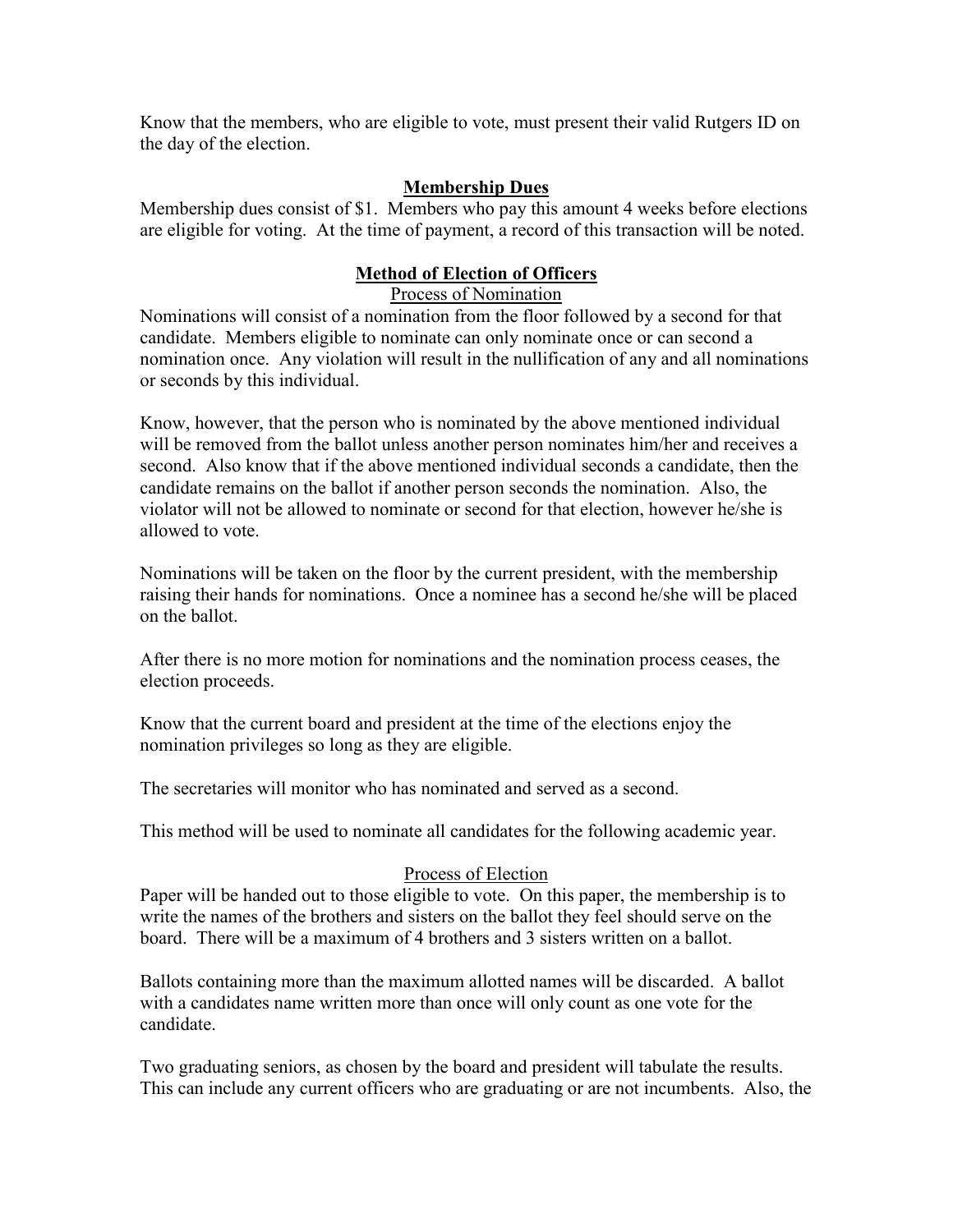president, whether an incumbent or not, is permitted to monitor the count. Only those allowed to tabulate the votes shall know the number of votes received by the nominees. (And know that this trust is between these individuals and Allaah until the last day, so fear Allaah.)

Seven members, 4 male and 3 female will serve on the board. There will be no running for a specific office.

The elected board for the upcoming year will be informed of their election and called for a meeting to vote for the president. The previous board members will also be present at this meeting.

It is during this meeting where all the board members ask the 4 male board members their questions concerning any topic that may be relevant to the presidency of that individual.

Know that one of the brothers will be the president.

After all questions and concerns are addressed, voting will take place among the elected members for the presidency.

Two members of the previous board will tabulate the votes. If the members of the previous board are on the upcoming board, then two graduating seniors chosen before will count the votes.

After the president is announced, the rest of the board will discuss the roles of the positions and consider the best person for each remaining position; those being that of 2 co-vice presidents, 2 co-secretaries, a treasurer, and a finance consultant.

### Officer Statements

As the foundation of this organization is rooted in the true message of Islam, it is important that the leadership enjoins that which Allaah and His Prophet had allowed and forbid that which they forbade.

Upon election to the board, the officers will ascertain in the heart and sign off to the following:

We testify that there is nothing worthy of worship except Allaah and that

Muhammad is His servant and messenger

We believe in Allaah, His Angels, His Revelations, His Messengers, the Day of Reckoning, and Pre-decree, the good of it and bad of it.

We affirm Allaah's existence and his lordship over all the dominion.

We affirm Allaah's names and attributes as they were meant to be understood:

1. Allaah is one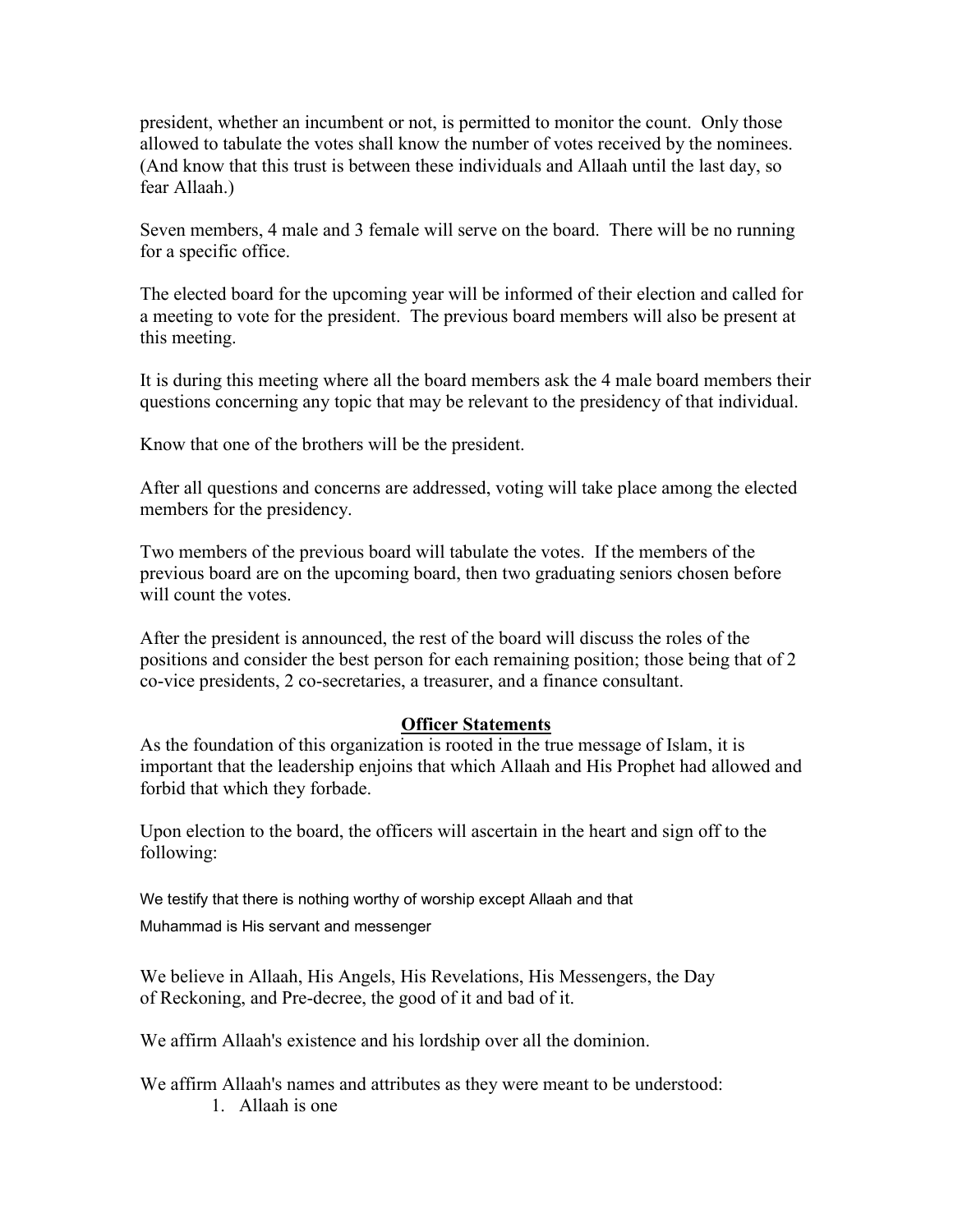- 2. He has no associates
- 3. Nothing resembles Him
- 4. There is nothing that can frustrate Him
- 5. He was the Creator even when there was no creation

We affirm that Muhammad is Allaah's servant and approved messenger:

- 1. He was the last of the prophets
- 2. He is the leader of the pious
- 3. All claims to prophethood after him are erroneous
- 4. He ascended to the Heavens

We affirm that the Qur'aan is divine revelation from Allaah:

- 1. It is the word of Allaah
- 2. It is speech originating form Him without asking how
- 3. It was the final revelation after which no revelation shall come
- 4. It was revealed to the last messenger Muhammad

We affirm in Qadr (pre-decree) and that Allaah has knowledge of everything

- 1. The divine decree is a secret
- 2. What the slave of Allaah missed could not befall him; and what befell him could not have missed him

We love all the companions of the prophet:

- 1. We do not go into extremes in loving any one of them
- 2. We do not forsake any of them
- 3. We mention them in good terms

We affirm that Abu Bakr as-Siddeeq was the first rightly guided caliph

We affirm that Umar ibn al-Khattaab was the second rightly guided caliph

We affirm that Uthmaan ibn Aff'an was the third rightly guided caliph

We affirm that Ali ibn Abi Talib was the fourth rightly guided caliph

We affirm that the ten to whom the prophet gave glad tidings of paradise are indeed of paradise. They are:

- 1. Abu Bakr as-Siddeeq
- 2. Umar ibn al-Khattaab
- 3. Uthmaan ibn Aff'an
- 4. Ali ibn Abi Talib
- 5. Abdur Rahman ibn Awf
- 6. Saad ibn Abi Waqqas
- 7. Saeed ibn Zaid
- 8. Zubayr ibn al-Awaam
- 9. Talha ibn Ubaidullah